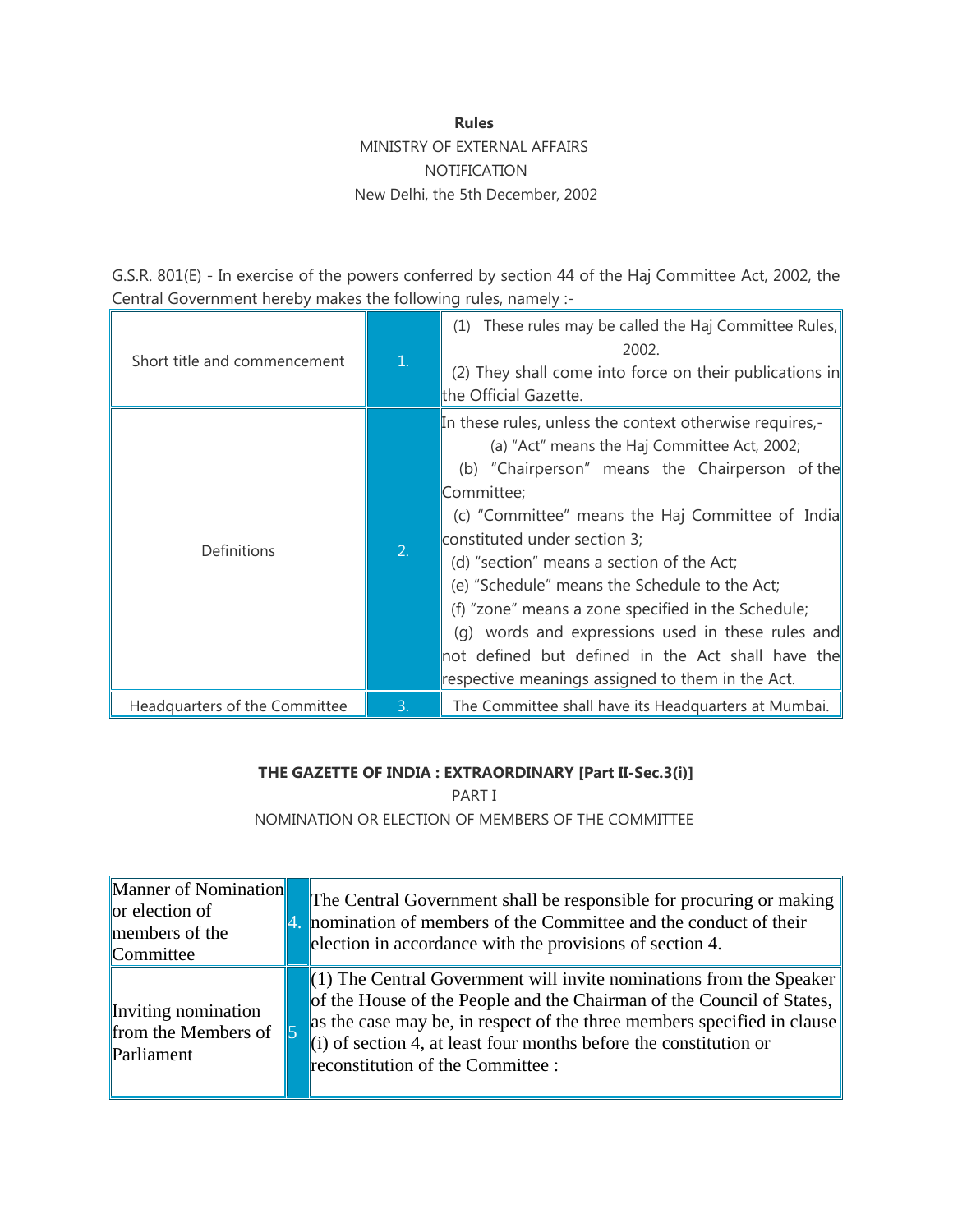Provided that if any member nominated under this sub-rule,-

**(a)** ceases to be a member of the House of the People or, as the case may be.Council of States: or

**(b)** becomes subject to any of the disqualifications specified in section 12, the Central Government shall invite fresh nominations from the Speaker of the House of the People or the Chairman of the Council of States , as the case may be.

 $(2)$  The procedure for the election of the nine members of the

Committee as mentioned in clause (ii) of section 4 shall be as follows, namely :-

**(a)** ( i ) the meeting of the State Haj Committees in each zone shall be convened by the Central Government in New Delhi or in one of the State Capitals in the concerned zone;  $(i)$  ii) each meeting referred to in sub-clause (i) shall be presided over by an officer of the Central Government in the Ministry of External Affairs, not below the rank of an Under Secretary to that Government;

**(b)** ( i ) the assembled members of the State Haj Committees of each zone shall elect one Muslim member from amongst themselves;

 $\|$  ii) the presiding officer referred to in sub-clause (ii) of clause (a) shall, at the end of the election process in each zone, certify the election of the member concerned and upon such certification the election of the member concerned shall be deemed to be final;

**(c)** ( i ) the State Haj Committees of three States sending largest number of pilgrims during the last three years as specified by the Central Government, shall hold meetings for electing one member each from their respective States and the meeting shall be presided over by the Chairperson of the State Haj Committee or any member of the State Haj Committee nominated by him:

Provided that where the Chairperson of the State Haj Committee is himself a candidate, the meeting shall be presided over by a member chosen by the members of the State Haj Committee present at the meeting.

 $(iii)$  the assembled members of each such State Haj Committee shall elect one Muslim member from amongst themselves.

(3) The State Haj Committee concerned shall pay the travelling and daily allowances to its members for attending the meetings for electing members under sub – rule (2).

(4) **(a)** The Central Government in the Ministry of External Affairs shall nominate one officer not below the rank of the Joint Secretary

serving in that Ministry as ex-officio member of the Committee as specified in clause (iii) of section 4.

**(b)** The Ministry of External Affairs shall also request the Union Ministers of Home, Finance ( Department of Revenue) and Civil Aviation to nominate one officer each, not below the rank of the Joint Secretary serving in the respective Ministries, as ex- officio members of the Committee as specified in clause (iii) of section 4.

(5) The Central Government shall nominate seven Muslim members from among the category of persons specified in sub – clauses (a),(b) and (c) of clause (iv) of section 4;

(6) The Central Government shall endeavour to complete the process of elections and nominations under section 4 at least one month before the constitution or reconstitution of the Committee.

(7) The Central Government shall fix, within a period of forty five days of the publication of the names of the members of the Committee under section 5, a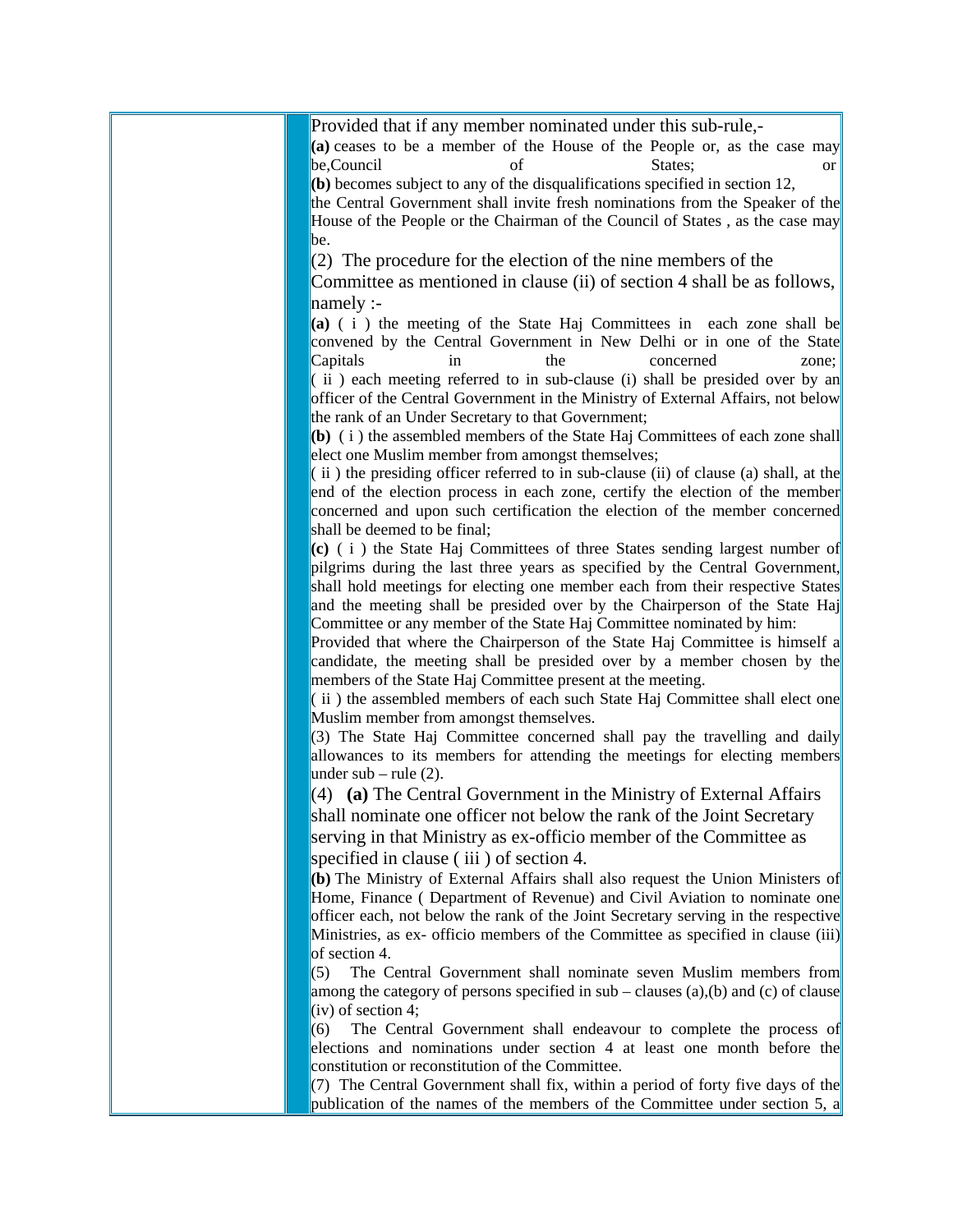date for the first meeting of the Committee , whose members shall , subject to the condition specified in the provision to sub – section (1) of section 7, elect the Chairperson and two Vice – Chairpersons.

### PART II

### POWERS AND DUTIES OF CHAIRPERSON AND OTHER MATTERS RELATING TO THAT OFFICE

| Convening of<br>meetings of the<br>Committee | 6. | $(1)$ The meeting of the Committee, after the election or appointment<br>of the Chairperson under section 7, shall be held on such day, time<br>and place as may be fixed by the Chairperson. (2) (i) If for any<br>reasons such meeting is not held on the day fixed under sub-rule $(1)$ , it<br>shall be held on any other day to be fixed by the Chairperson.<br>$(iii)$ The meetings of the Committee thereafter may, subject to the provisions of<br>sub-section (1) of section 10, be held as and when considered necessary by the<br>Chairperson to make arrangements for Haj or review the said arrangements<br>Committee.<br>made<br>by<br>the<br>Provided that the Chairperson may, whenever he thinks fit call a special meeting<br>of the Committee on any day fixed by him and he shall, on the written<br>requisition of not less than one-third of the members of the Committee, call an<br>extraordinary meeting on a date not later than 4 days after such requisition.<br>$(3)$ If at any time during the meeting of the Committee it is brought<br>to the notice of the Chairperson that the number of members present<br>falls short of the number required to make a quorum under sub-section<br>$(3)$ of section 10, the Chairperson shall adjourn the meeting to some<br>other day, at such time and place as he deems proper. |
|----------------------------------------------|----|--------------------------------------------------------------------------------------------------------------------------------------------------------------------------------------------------------------------------------------------------------------------------------------------------------------------------------------------------------------------------------------------------------------------------------------------------------------------------------------------------------------------------------------------------------------------------------------------------------------------------------------------------------------------------------------------------------------------------------------------------------------------------------------------------------------------------------------------------------------------------------------------------------------------------------------------------------------------------------------------------------------------------------------------------------------------------------------------------------------------------------------------------------------------------------------------------------------------------------------------------------------------------------------------------------------------------------------------------------|
| Powers and duties Of<br>Chairperson          |    | $(1)$ Chairperson shall be at liberty to omit from a notice of motion<br>any matter which he considers to be libellous or grossly offensive and,<br>if he deems proper, disallow a motion altogether on the said grounds.<br>The Chairperson may also direct any matter which, in his opinion, is<br>libellous or grossly offensive to be omitted from the minutes of the<br>proceedings of the meeting. (2) The Chairperson shall disallow,-<br>$(a)$ a proposal moved by any member, where the member or his<br>partner or any other associate is directly or indirectly interested in the<br>management or direction of any business relating to the pilgrims<br>traffic or in which any one of them is professionally interested on<br>behalf of a person engaged in such business;<br>$($ b) any motion containing a statement, the accuracy of which cannot<br>be substantiated by the mover of the motion.<br>(i) The Chairperson shall decide summarily all points of order<br>(3)<br>or procedure, but a review of his decision shall be permissible at a<br>subsequent meeting of the Committee.<br>$(iii)$ The proposal for such review shall be addressed to the Committee, in the                                                                                                                                                         |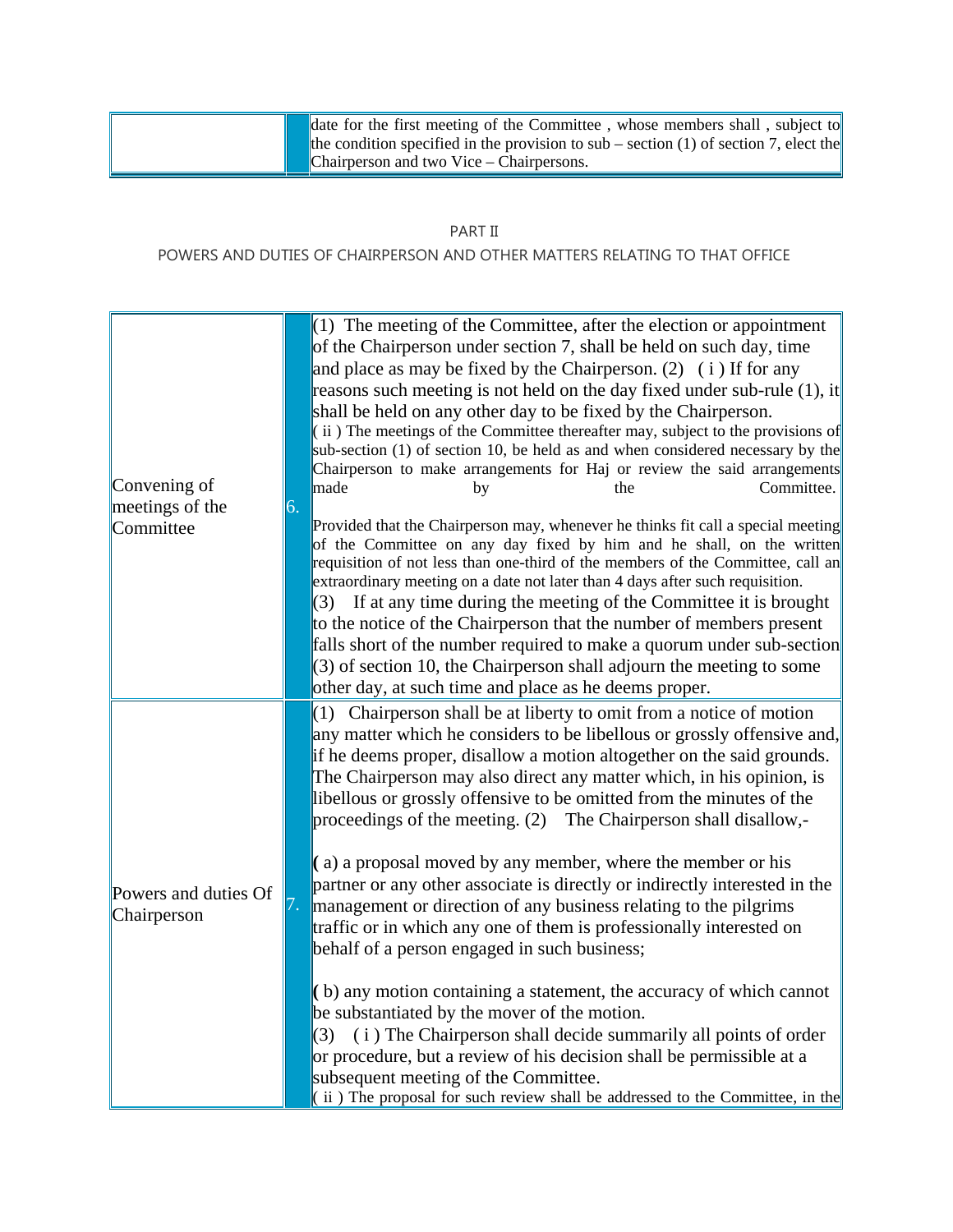|                                                                                                                                   |    | form of a substantive motion directly calling such decision into question, and<br>notice of such motion shall be given at least three clear days before the day<br>fixed for the meeting.<br>$(4)$ The Chairperson may, with the consent of the members present at a meeting,<br>allow any member to introduce any motion not mentioned in the agenda for<br>such meeting.<br>(5) The Chairperson can invite any officer of the Central Government dealing<br>with Haj activities to attend any meeting of the Committee as a "Special<br>Invitee" and such officer may be allowed to participate in the discussions at the<br>meeting.                                                                                                                                                                                                                                                                                                                                                                                                                                                                                                                                                                                                                                                                                 |
|-----------------------------------------------------------------------------------------------------------------------------------|----|-------------------------------------------------------------------------------------------------------------------------------------------------------------------------------------------------------------------------------------------------------------------------------------------------------------------------------------------------------------------------------------------------------------------------------------------------------------------------------------------------------------------------------------------------------------------------------------------------------------------------------------------------------------------------------------------------------------------------------------------------------------------------------------------------------------------------------------------------------------------------------------------------------------------------------------------------------------------------------------------------------------------------------------------------------------------------------------------------------------------------------------------------------------------------------------------------------------------------------------------------------------------------------------------------------------------------|
| Resignation of<br>Chairperson, Vice-<br>Chairpersons and<br>Members                                                               | 8. | The Chairperson, the Vice-Chairperson or any other member of the<br>Committee may resign his office by giving a notice in writing under<br>his hand to the Central Government and the resignation shall be<br>effective from the date of such notice.                                                                                                                                                                                                                                                                                                                                                                                                                                                                                                                                                                                                                                                                                                                                                                                                                                                                                                                                                                                                                                                                   |
| Removal of<br>Chairperson, Vice-<br>Chairperson and<br>members                                                                    | 9. | The Chairperson, the Vice-Chairperson or any other member of the<br>Committee may be removed from office in accordance with the<br>provisions of section 14.                                                                                                                                                                                                                                                                                                                                                                                                                                                                                                                                                                                                                                                                                                                                                                                                                                                                                                                                                                                                                                                                                                                                                            |
| Filling up of casual<br>vacancies in the office $\vert$ 10.<br>of Chairperson                                                     |    | A casual vacancy in the office of Chairperson shall be filled in<br>(1)<br>accordance with the provisions of section 15, read with the provisions<br>of sub-section $(2)$ of section 7.<br>(2) Any person filling such casual vacancy shall remain in office only so long<br>as the Chairperson, in whose place he is elected or appointed, would have held<br>office, if the vacancy had not occurred.                                                                                                                                                                                                                                                                                                                                                                                                                                                                                                                                                                                                                                                                                                                                                                                                                                                                                                                 |
| Allowances payable<br>and other terms and<br>conditions relating to<br>office of Chairperson,<br>Vice-Chairpersons<br>and members |    | (1) The Chairperson, Vice-Chairperson and members of the<br>Committee (other than ex-officio members) shall be entitled to<br>travelling allowance and daily allowance for attending the meetings of<br>the Committee and undertaking tours, whether in India or abroad, at<br>the rates admissible to Group 'A' Officers of the Government of<br>India.<br>Provided that the Members of Parliament and Members of State<br>Legislatures who are members of the Committee, shall be entitled to<br>the aforesaid allowances at the rates respectively admissible to them<br>under the rules of House of the People, Council of States, or as the<br>case may be, the Legislative Assembly or Legislative Council of the<br>11. concerned State:<br>Provided further that the proposed travel abroad by the Chairperson,<br>Vice-Chairperson or any member of the Committee is duly approved<br>in advance by the Central Government in the Ministry of External<br>Affairs:<br>Provided also that in connection with one assignment abroad not more<br>than three members of the Committee, including Chairperson and<br>Vice- Chairpersons, shall travel abroad at the same time.<br>(2) The ex-officio members of the Committee shall be entitled to<br>receive travelling allowance and daily allowance at the rates |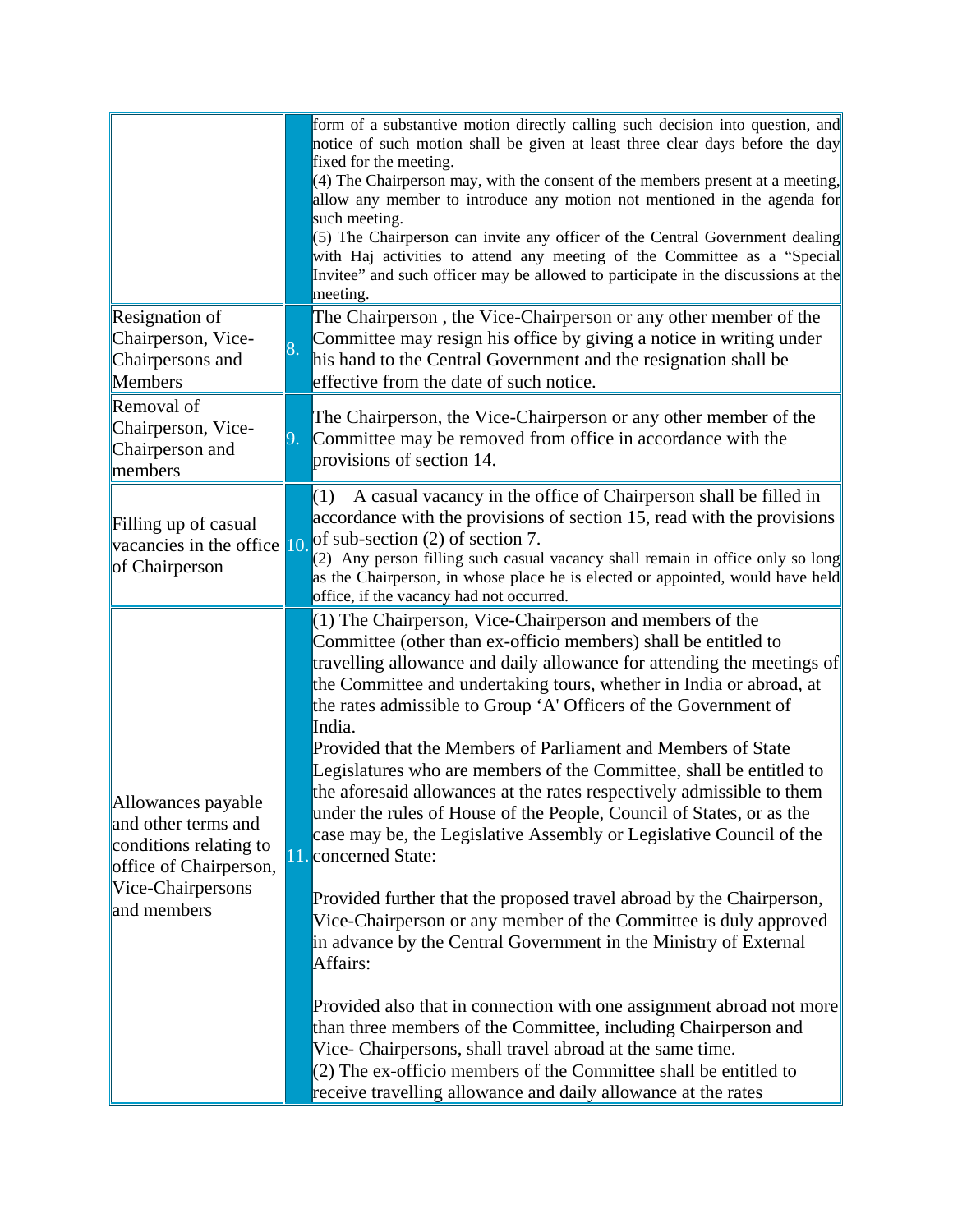|  | admissible to Group A officers of their rank from the Union |
|--|-------------------------------------------------------------|
|  | <b>Ministries whom they represent on the Committee.</b>     |

## PART III RENOMINATION OF MEMBERS

| Renomination of<br>members under section 12.<br> 8                     |     | $(1)$ (a) The restriction relating to renomination of not more than<br>fifty per cent of the members of the Committee specified in the<br>proviso to sub-section (2) of section 8 shall not apply to four ex-<br>officio members representing Union Ministries referred to in clause<br>$(iii)$ of section 4.<br>(b) Out of the remaining nineteen members, not more than nine<br>members shall be eligible for renomination.<br>(2) The renomination of nine members shall be regulated as<br>follows:-<br>(a) out of the three Members of Parliament, the member from the<br>Council of States and one of the two Members from the House of<br>the People duly constituted, may be renominated in the first<br>instance and subsequent renomination of such members shall be<br>regulated accordingly.<br>(b) Out of the nine members of the Committee elected under<br>clause (ii) of section 4, not more than one member shall be<br>considered for reelection from the three States sending largest<br>number of pilgrims during the last three years and not more than<br>three members shall be considered for reelection from the six<br>zones. The fresh elections in the various States and zones shall be<br>determined by the Central Government in alphabetical order on<br>rotational basis, if necessary, in consultation with the Chairpersons<br>of the State Haj Committees in the various zones.<br>$(c)$ Out of the seven members nominated by the Central<br>Government under clause (iv) of section 4, not more than three<br>members, one from each category specified in that clause, shall be<br>renominated by the Central Government. |
|------------------------------------------------------------------------|-----|------------------------------------------------------------------------------------------------------------------------------------------------------------------------------------------------------------------------------------------------------------------------------------------------------------------------------------------------------------------------------------------------------------------------------------------------------------------------------------------------------------------------------------------------------------------------------------------------------------------------------------------------------------------------------------------------------------------------------------------------------------------------------------------------------------------------------------------------------------------------------------------------------------------------------------------------------------------------------------------------------------------------------------------------------------------------------------------------------------------------------------------------------------------------------------------------------------------------------------------------------------------------------------------------------------------------------------------------------------------------------------------------------------------------------------------------------------------------------------------------------------------------------------------------------------------------------------------------------------------------------------------------------------------|
| <b>Renomination of</b><br>members of a Joint<br><b>State Committee</b> | 13. | The renomination of members of a Joint State Committee up to<br>fifty per cent may be made, so far as may be, in accordance with<br>the provisions of the rules framed under section 47 by the<br>participating State Governments or, as the case may be, the<br>participating Governments of Union Territories:                                                                                                                                                                                                                                                                                                                                                                                                                                                                                                                                                                                                                                                                                                                                                                                                                                                                                                                                                                                                                                                                                                                                                                                                                                                                                                                                                 |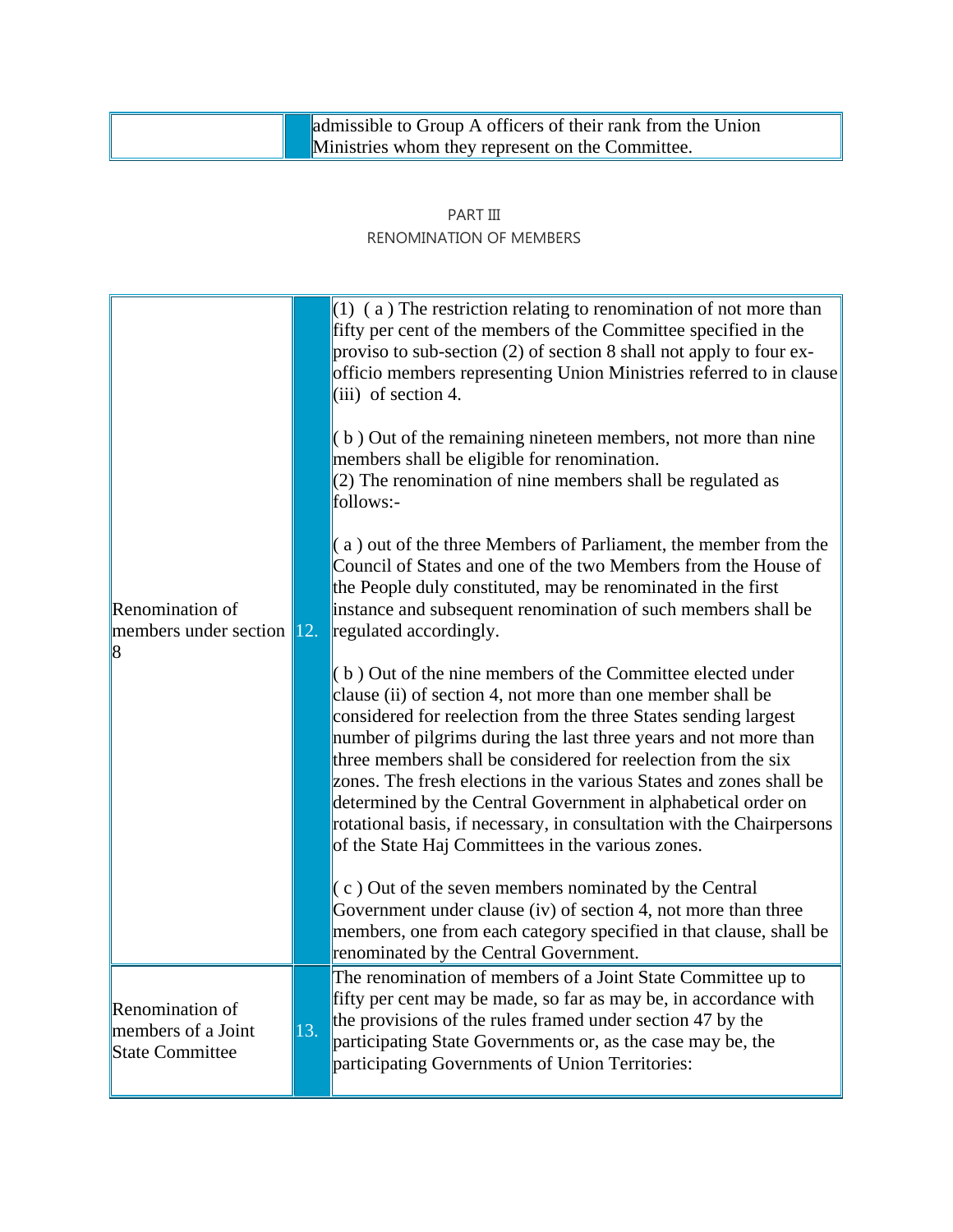|  | Provided that in case of difference of opinion between the       |
|--|------------------------------------------------------------------|
|  | participating State Governments or Governments of Union          |
|  | Territories regarding renomination of members of the Joint State |
|  | Committee, the matter may be decided by the Central Government   |
|  | whose decision shall prevail.                                    |

#### PART IV

## TERMS AND CONDITIONS OF CHIFE EXECUTIVE OFFICER AND EMPLOYEES OF THE COMMITTEE

| <b>Functions of Chief</b><br><b>Executive Officer</b><br><b>Functions of Officers</b><br>and other employees of $\vert$ 15.<br>the Committee. | 14. | The Chief Executive Officer appointed under sub-section (1) of<br>section 16 shall execute the decisions of the Committee and carry<br>out its directions relating to implementation of such decisions in the<br>day-to-day performance of his duties.<br>(1) All the officers and other employees of the Committee<br>appointed under sub-section (5) of section 16 shall be responsible<br>to the Chief Executive Officer and shall act according to his<br>instructions.<br>(2) The Chief Executive Officer shall be directly responsible to the                                                                                                                                                                                                                                                                                                                                                                                                                                                                                                                                                                                                                                                                                                                                                                                                                                                                                                                                                                                                                                                                                                                                                                                                                                                                 |
|-----------------------------------------------------------------------------------------------------------------------------------------------|-----|---------------------------------------------------------------------------------------------------------------------------------------------------------------------------------------------------------------------------------------------------------------------------------------------------------------------------------------------------------------------------------------------------------------------------------------------------------------------------------------------------------------------------------------------------------------------------------------------------------------------------------------------------------------------------------------------------------------------------------------------------------------------------------------------------------------------------------------------------------------------------------------------------------------------------------------------------------------------------------------------------------------------------------------------------------------------------------------------------------------------------------------------------------------------------------------------------------------------------------------------------------------------------------------------------------------------------------------------------------------------------------------------------------------------------------------------------------------------------------------------------------------------------------------------------------------------------------------------------------------------------------------------------------------------------------------------------------------------------------------------------------------------------------------------------------------------|
|                                                                                                                                               |     | Committee for the work done by the said officers and other employees of the<br>Committee.<br>$(1)$ Subject to the provisions of sub-section $(3)$ of section 16, the                                                                                                                                                                                                                                                                                                                                                                                                                                                                                                                                                                                                                                                                                                                                                                                                                                                                                                                                                                                                                                                                                                                                                                                                                                                                                                                                                                                                                                                                                                                                                                                                                                                |
| Conditions of the Chief<br>Executive officer and<br>lother<br>officers and<br>employees                                                       | 16. | Chief Executive Officer and other officers and employees of the<br>Committee shall ordinarily be appointed on temporary basis.<br>(2) With effect from such date, as the Central Government may appoint, the<br>posts of officers and other employees of the Committee may be made<br>permanent and thereupon the Central Government may appoint the officers<br>and other employees already working for the Committee against such posts.<br>(3) (a) The services of the Chief Executive Officer and other officers and<br>employees appointed on deputation to the Committee shall be terminable at<br>any time by giving a notice on either side in accordance with the rules<br>governing such appointment on deputation.<br>(b) The services of officers and employees of the Committee, other than<br>those referred to in clause (a) shall be terminable at any time by giving a<br>notice on either side in accordance with the rules governing appointment of<br>such officers and employees;<br>Provided that a notice under this clause shall be given by the Committee with<br>the prior approval of the Central Government.<br>(4) The Chief Executive Officer and other officers and employees of the<br>Committee shall receive such pay, allowances and other emoluments as may<br>be fixed, from time to time, by the Committee with the prior approval of the<br>Central Government.<br>$(5)$ (a) The Chairperson may grant leave, other than casual leave, to the<br>Chief Executive Office and other officers and employees of the Committee<br>for a maximum of such period as may be specified by the Central<br>Government.<br>(b) The Chairperson may, with the approval of the Central Government, $fill$<br>up the casual vacancies caused on account of grant of leave under clause (a). |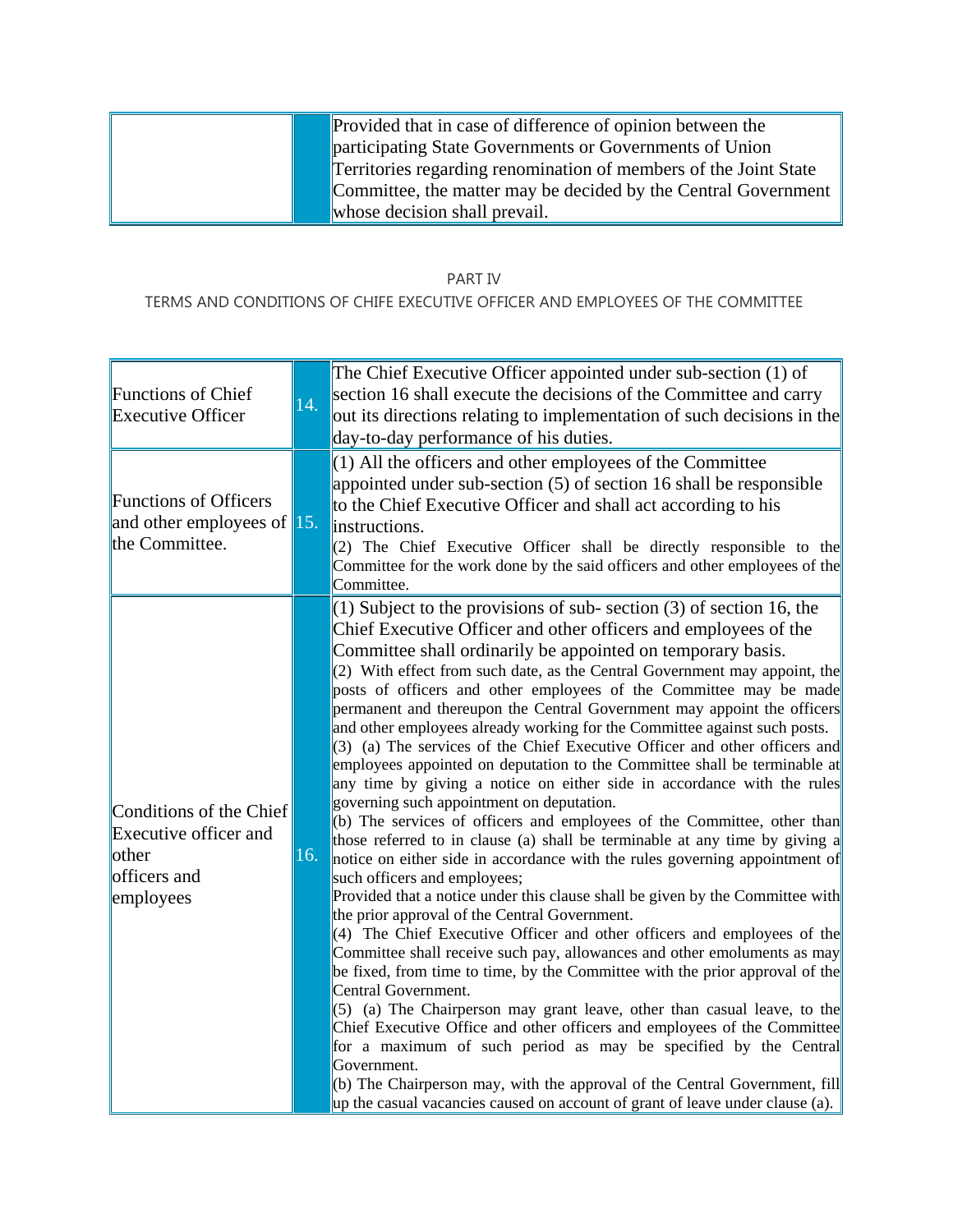|                                                                                                    |     | (6) Casual leave, ordinarily not exceeding four days at a time or eight days<br>in all during a year, may be granted,-<br>(a) by the Chairperson to the Chief Executive Officer, and<br>(b) by the Chief Executive Officer to the other officers and employees of the<br>Committee.                                                                                                                                                                                                                                                                                                                                                                                                                                                                                                                                                                                                                                                                                                                                                                                                                                                                                                                                                                                                                                                                                                                                                                                        |
|----------------------------------------------------------------------------------------------------|-----|----------------------------------------------------------------------------------------------------------------------------------------------------------------------------------------------------------------------------------------------------------------------------------------------------------------------------------------------------------------------------------------------------------------------------------------------------------------------------------------------------------------------------------------------------------------------------------------------------------------------------------------------------------------------------------------------------------------------------------------------------------------------------------------------------------------------------------------------------------------------------------------------------------------------------------------------------------------------------------------------------------------------------------------------------------------------------------------------------------------------------------------------------------------------------------------------------------------------------------------------------------------------------------------------------------------------------------------------------------------------------------------------------------------------------------------------------------------------------|
| Powers and duties of<br>the Chief Executive<br>Officer                                             | 17. | (1) The Chief Executive Officer shall be the ex-officio Secretary of<br>the Committee and shall be responsible for,-<br>$(a)$ issuing the notices of the meetings of the Committee to its<br>members;<br>$($ b) recording the minutes of the meetings of the Committee;<br>(c) conducting all correspondence between-<br>$(i)$ the pilgrims and the Committee;<br>(ii) the Committee and the Central Government; and<br>(iii) the Committee and various authorities mentioned in section<br>9.<br>$(2)$ The Chief Executive Officer shall, subject to the provisions of rule 14,<br>perform such other functions as the Committee may, with the approval of the<br>Central Government, direct.<br>(3) The Chief Executive Officer shall, for carrying out the provisions of sub-<br>rule (4) of rule 16, prepare and place before the Committee, from time to<br>schedules<br>setting<br>forth,-<br>time,<br>(a) the designations and grades of other officers and employees of the<br>Committee to be maintained, the procedure of their recruitment (including<br>constitution of D.P.C.'s) and the number of such officers and employees who,<br>his<br>opinion,<br>should<br>be<br>appointed;<br>and<br>in<br>(b) the salaries, fees and allowances which, in his opinion, should be paid to<br>such officers and employees.<br>(4) The Committee may approve the schedules referred to in sub-<br>rule (3) or make such modifications therein, as it may, deem proper |
|                                                                                                    |     | subject to the previous sanction of the Central Government.<br>$(1)$ Subject to the provisions of sub-rules $(3)$ and $(4)$ of rule 17, the                                                                                                                                                                                                                                                                                                                                                                                                                                                                                                                                                                                                                                                                                                                                                                                                                                                                                                                                                                                                                                                                                                                                                                                                                                                                                                                                |
| Terms and conditions<br>of appointment of<br>officers and others<br>employees of the<br>Committee. | 18. | Committee may, appoint such officers and other employees as it<br>deems necessary in accordance with the procedure of recruitment<br>sanctioned by the Central Government.<br>(2) All establishment matters relating to the Committee shall be decided on<br>the basis of Fundamental Rules and Supplementary Rules of the Government<br>of India.<br>$\parallel$ (3) The officers and other employees of the Committee shall be eligible for<br>allowances at such rates as are admissible to the employees of the<br>corresponding rank in the Central Government depending upon the station of<br>their posting.<br>(4) The officers and other employees of the Committee shall also be eligible<br>for the benefits of honoraria, contributory provident fund, gratuity, LTC and<br>any other allowance sanctioned by the Committee, from time to time, with<br>the<br>of<br>the<br>Central<br>Government.<br>approval<br>The normal hours of work for the offices of the Committee in any city shall                                                                                                                                                                                                                                                                                                                                                                                                                                                                  |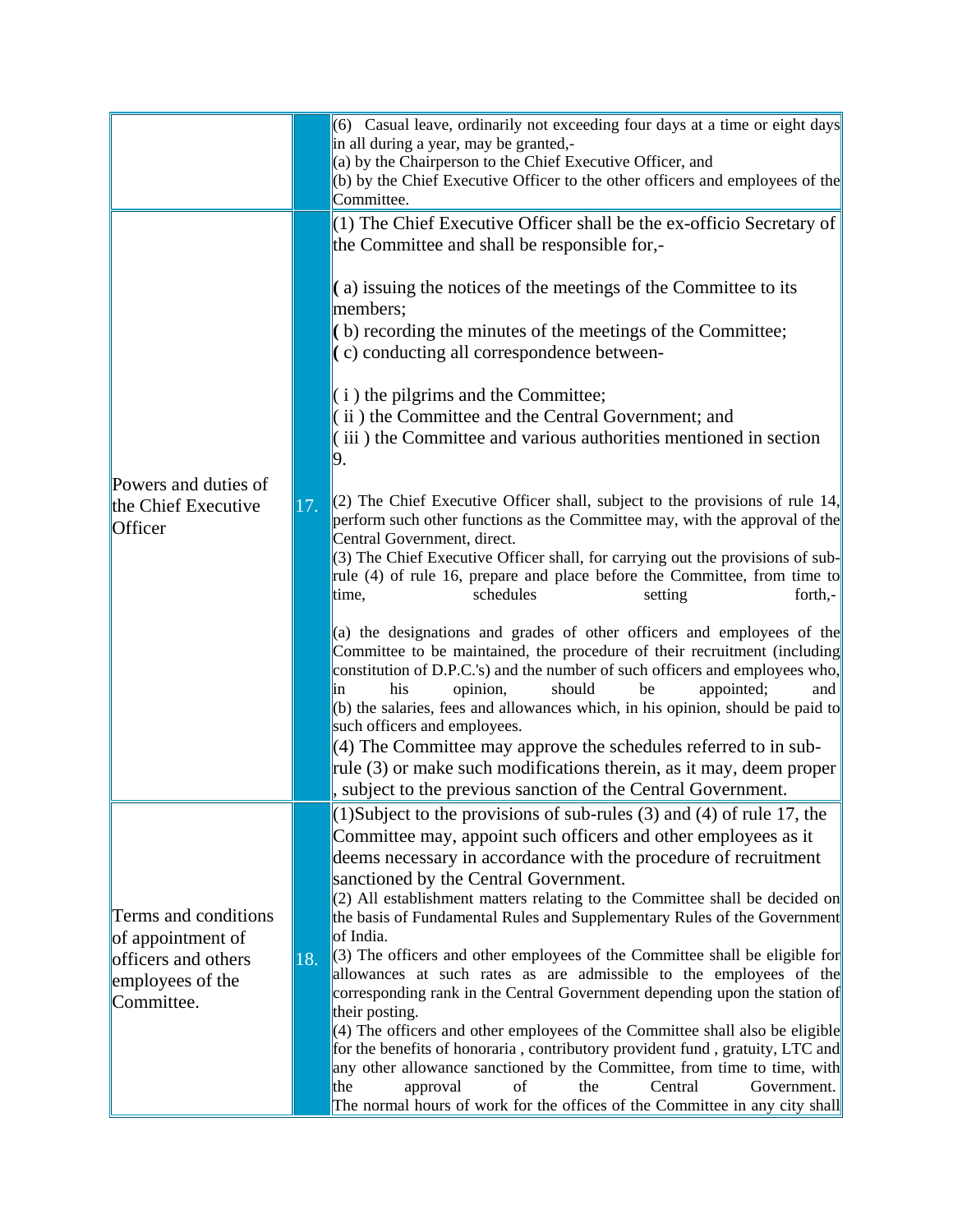|  | be the same as for Central Government offices situated in that city.       |
|--|----------------------------------------------------------------------------|
|  | (5) The Committee may declare a list of the holidays to be observed by its |
|  | offices and it may generally observe the holidays declared by the          |
|  | <b>Covernment of India for its offices.</b>                                |

## PART V

## MEMBERSHIP OF THE JOINT STATE COMMITTEES AND OF HAJ COMMMITTEES FOR UNION TERRITORIES

| Manner of nomination<br>of members of the Joint 19.<br>State Committees. |  | $(1)$ The number of members to be nominated by the Governments<br>concerned to a Joint State Committee, including the Executive<br>Officer, shall be sixteen, i.e., the same as for a State Committee<br>$\mu$ lunder section 18.<br>$(2)$ The number of members to represent various categories and the members<br>to be nominated by the Government constituting the Joint State Committee,<br>including the Executive Officer, shall be determined by the Central<br>Government in consultation with the Governments concerned and in case of<br>differences of opinion, the views of the Central Government shall prevail. |
|--------------------------------------------------------------------------|--|--------------------------------------------------------------------------------------------------------------------------------------------------------------------------------------------------------------------------------------------------------------------------------------------------------------------------------------------------------------------------------------------------------------------------------------------------------------------------------------------------------------------------------------------------------------------------------------------------------------------------------|
|--------------------------------------------------------------------------|--|--------------------------------------------------------------------------------------------------------------------------------------------------------------------------------------------------------------------------------------------------------------------------------------------------------------------------------------------------------------------------------------------------------------------------------------------------------------------------------------------------------------------------------------------------------------------------------------------------------------------------------|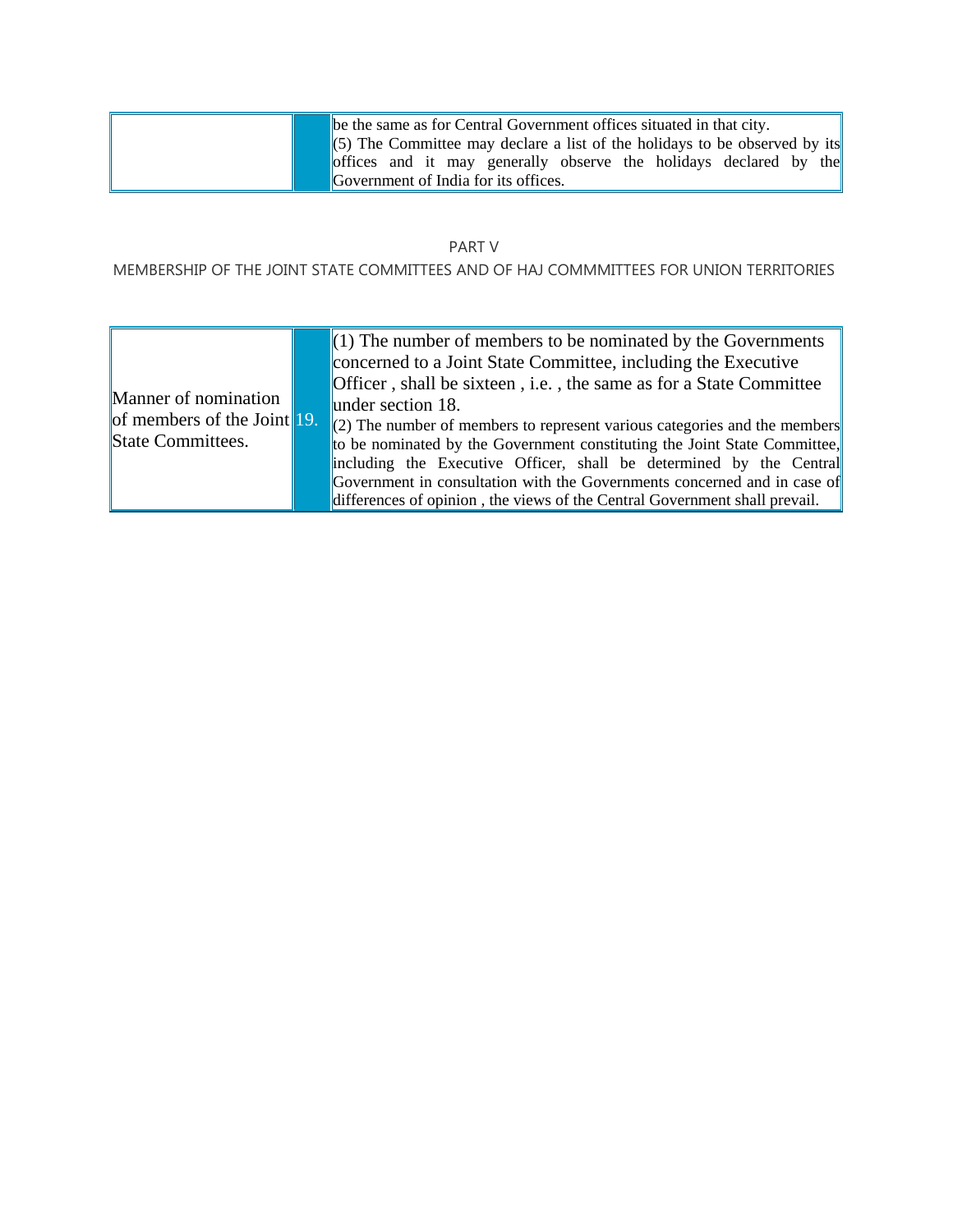|                                                                        |     | $(1)$ The number of members to be nominated by the Government<br>concerned to the Haj Committee for a Union Territory, including<br>the Executive Officers who shall be ex- officio member of the<br>Committee, shall be seven.<br>(2) The members (other than the Executive Officer) shall be nominated by<br>the Government concerned from amongst the following categories of persons<br>namely:-                                                                                                                                                                                                                                                                                  |
|------------------------------------------------------------------------|-----|---------------------------------------------------------------------------------------------------------------------------------------------------------------------------------------------------------------------------------------------------------------------------------------------------------------------------------------------------------------------------------------------------------------------------------------------------------------------------------------------------------------------------------------------------------------------------------------------------------------------------------------------------------------------------------------|
|                                                                        |     | (a) one Muslim member of Parliament from the Union Territory, if<br>available;                                                                                                                                                                                                                                                                                                                                                                                                                                                                                                                                                                                                        |
|                                                                        |     | (b) two Muslim members of the Legislative Assembly, if any, of the Union<br>Territory<br>available;<br>if                                                                                                                                                                                                                                                                                                                                                                                                                                                                                                                                                                             |
| Manner of nomination<br>of members of the Haj<br>Committee for a Union | 20. | c) one Muslim member representing the local bodies in the Union Territory,<br>եք<br>available.                                                                                                                                                                                                                                                                                                                                                                                                                                                                                                                                                                                        |
| Territory                                                              |     | (d) one Muslim member having expertise in Muslim theology and Law.                                                                                                                                                                                                                                                                                                                                                                                                                                                                                                                                                                                                                    |
|                                                                        |     | (e) one Muslim member from Muslim voluntary organization working in the<br>fields of public administration, finance, education, social work or culture:                                                                                                                                                                                                                                                                                                                                                                                                                                                                                                                               |
|                                                                        |     | Provided that in case a Union Territory does not have a Legislative Assembly<br>the Government concerned shall have the discretion to nominate.<br>two members from any of the other categories mentioned above.<br>(3) In case Muslim members are not available in any of the categories<br>mentioned in clauses (a) and (c) of $sub$ – rule (2), the Government<br>concerned, in its discretion, may appoint a non – Muslim member, who shall<br>hold office till a Muslim member in the relevant category becomes available<br>and where a Muslim member from the relevant category does not become<br>available, the term of the non – Muslim members shall be the same as of the |
|                                                                        |     | Muslim member.                                                                                                                                                                                                                                                                                                                                                                                                                                                                                                                                                                                                                                                                        |

## PART VI

## CENTRAL HAJ FUND

| <b>Provision</b> for the<br>custody of the<br>Central Haj Fund | 21. | $\ $ (1) Subject to the provisions of the Act and rules made thereunder,<br>all sums placed to the credit of the Central Haj Fund under section<br>30 shall be held by the Committee in trust and shall be applied for<br>the purposes mentioned in section 31 of the Act.<br>$\ $ (2) (i) All money transactions to which any member or any officer or<br>Employee of the Committee is a party in his official capacity shall,<br>immediately and without any reservation, be accounted for and entered in the<br>books of the Committee.<br>$\ $ (ii) All monies received, other than money withdrawn from the bank to<br>meet current expenditure, shall be paid in full in to the bank for credit to the<br>Central Haj Fund on the day following the date of receipt or, if that be a bank |
|----------------------------------------------------------------|-----|-------------------------------------------------------------------------------------------------------------------------------------------------------------------------------------------------------------------------------------------------------------------------------------------------------------------------------------------------------------------------------------------------------------------------------------------------------------------------------------------------------------------------------------------------------------------------------------------------------------------------------------------------------------------------------------------------------------------------------------------------------------------------------------------------|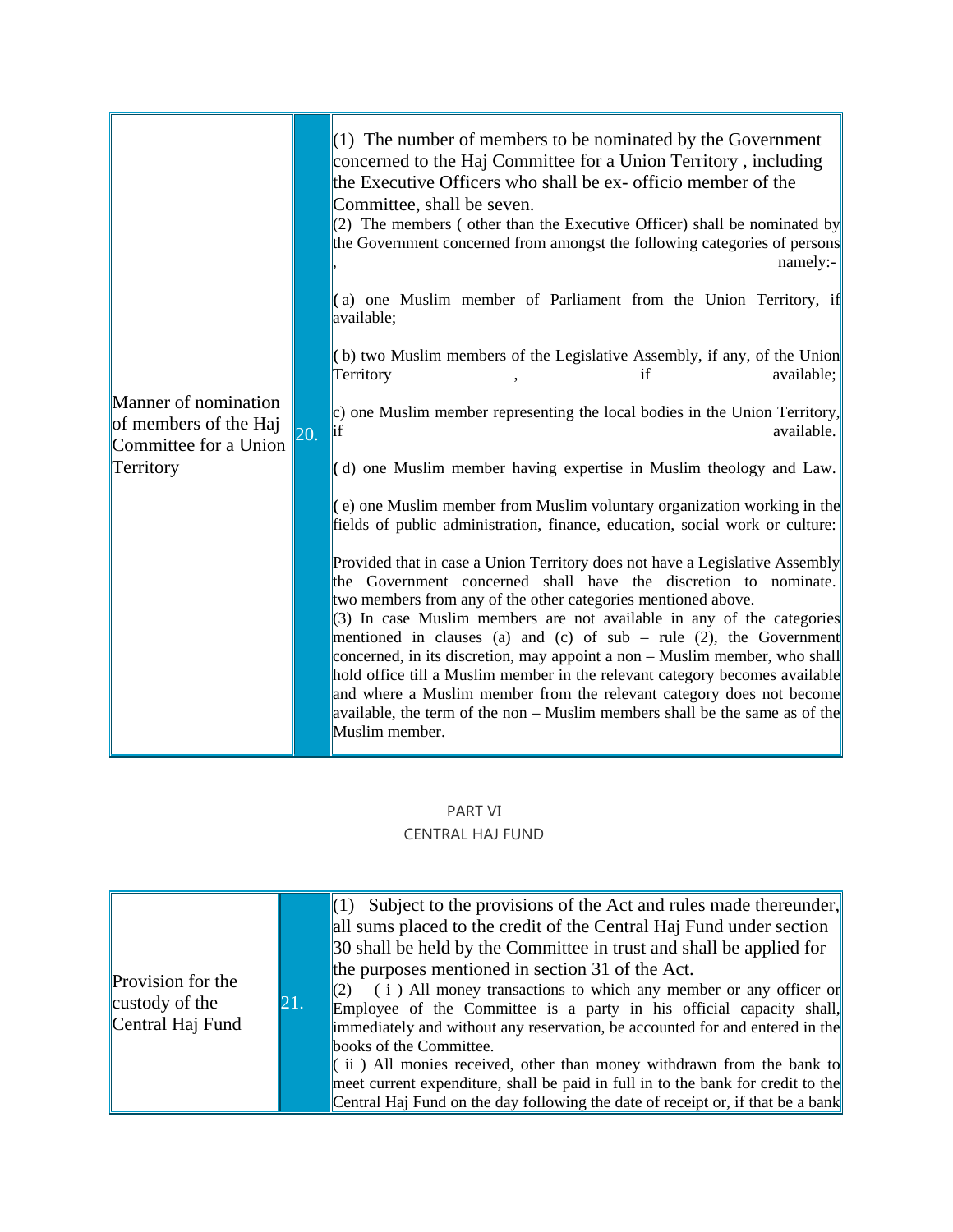|                                                                 |     | holiday, on the next day on which the bank is open.<br>(3) The Central Haj Fund shall be kept in the State Bank of India<br>or such other nationalized bank as the Central Government may<br>from time to time, direct.<br>(4) No payment shall be made by the bank out of the Central Haj Fund<br>except upon a cheque signed jointly,-<br>(a) by the Chief Executive Officer and the Accounts Officer of the<br>Committee; or<br>(b) in the event of the illness or absence of the Chief Executive Officer, by<br>the Accounts Officer and the Chairperson of the Standing Committee on<br>Finance or any other member duly authorized by the Committee in this<br>behalf; or<br>(c) when both the Chief Executive Officer and the Accounts Officer are not<br>available, by the Chairperson of the Standing Committee on Finance and one<br>other member of such Committee duly authorized in this behalf:<br>Provided that full details of the transaction entered into by the members shall<br>placed<br>before<br>Chairperson<br>for<br>his<br>the<br>be<br>written approval. |
|-----------------------------------------------------------------|-----|-------------------------------------------------------------------------------------------------------------------------------------------------------------------------------------------------------------------------------------------------------------------------------------------------------------------------------------------------------------------------------------------------------------------------------------------------------------------------------------------------------------------------------------------------------------------------------------------------------------------------------------------------------------------------------------------------------------------------------------------------------------------------------------------------------------------------------------------------------------------------------------------------------------------------------------------------------------------------------------------------------------------------------------------------------------------------------------|
| <b>Bills</b> of expenditure<br>and payment thereof              | 22. | (1) Every item of expenditure pertaining to the Committee shall be<br>entered in a bill in the form as prescribed for offices of the Central<br>Government.<br>(2) (i) The bills and other papers presented for payment shall be examined<br>by the Chief Executive Officer and if the claim is admissible, the authority is<br>proper, and the signature is true and in order, he shall make an order to pay<br>on the bill and sign it.<br>(ii) The Chief Executive Officer shall ensure that the bill is complete and<br>affords sufficient information as to the nature of the payment and that the<br>payee actually receives the amount for which the bill has been passed and<br>gives a legal acquaintance.                                                                                                                                                                                                                                                                                                                                                                 |
| Investment of<br>remainder of moneys 23.<br>in Central Haj Fund |     | (1) Notwithstanding anything contained in sub-rule (3) of rule 21,<br>the Committee may, with the previous sanction of the Central<br>Government, place the remainder of moneys (including donations,<br>income from property, etc.) in the Central Haj Find in fixed deposit<br>with any nationalized bank or may invest the same in Central<br>Government securities guaranteed by the Government of India and<br>may likewise dispose off such securities as may be necessary.<br>(2) The income resulting from any fixed deposit or from any security referred<br>to in sub-rule (1) shall be credited to the Central Haj Fund.                                                                                                                                                                                                                                                                                                                                                                                                                                                 |
| Application of<br>Central Haj Fund                              | 24. | The monies credited to the Central Haj Fund shall be applied in payment of<br>all sums, charges and costs necessary for the purposes specified in the Act,<br>including payment of $,$<br>(a) the salaries and allowances of the Chief Executive Officer and of other<br>officers and employees of the Committee, and of any other employee whose<br>services may, at the request of the Committee, be placed at its disposal by the<br>Central Government;<br>(b) the contribution to provident funds, pensions gratuities, leave and<br>compassionate allowances payable under these rules;<br>(c) travelling allowance and daily allowance to members of the Committee                                                                                                                                                                                                                                                                                                                                                                                                           |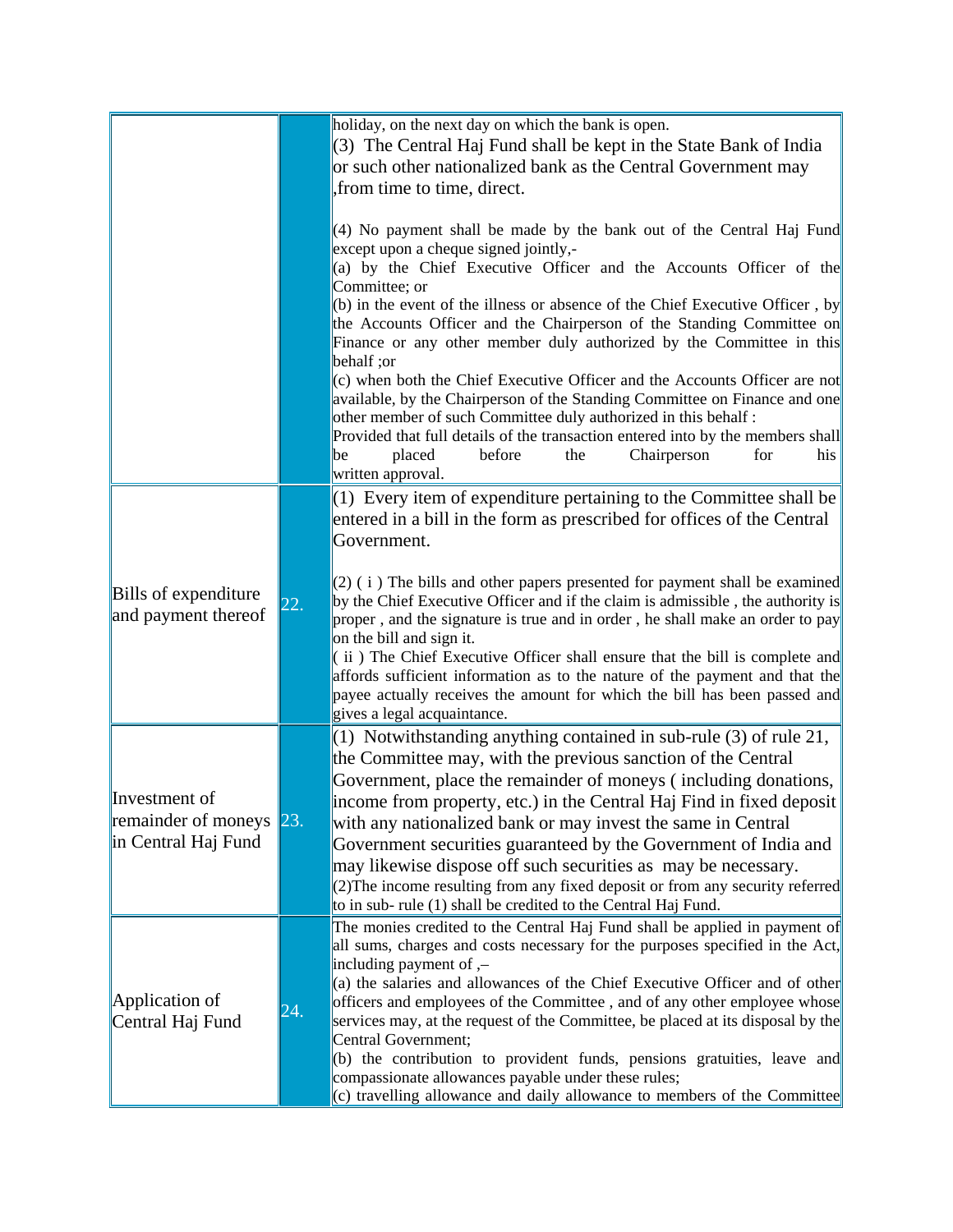|                                                                                    |     | not resident in Mumbai as provided in rule 11;<br>(d) traveling allowance and daily allowance to not more than twenty per<br>cent of the regular employees of the Committee who may be permitted to<br>visit Saudi Arabia during a Haj Season;<br>(e) subsidy to any State Haj Committee constituted or reconstituted under the<br>Act:<br>Provided that such subsidy shall not be more than one – third of the amount<br>collected as miscellaneous charges including registration fee of pilgrims and<br>issue of travel passes to the pilgrims belonging to the State concerned; and<br>(f) any other sum which may be legally payable by the Committee.                                                                                                                                                                                                                                                                                                                                                                                                                                                                                                                                                                                                                                                                                                                                                                                                                                                                                                                                                                                                                                                                                                                                                                                                                                                                                |
|------------------------------------------------------------------------------------|-----|--------------------------------------------------------------------------------------------------------------------------------------------------------------------------------------------------------------------------------------------------------------------------------------------------------------------------------------------------------------------------------------------------------------------------------------------------------------------------------------------------------------------------------------------------------------------------------------------------------------------------------------------------------------------------------------------------------------------------------------------------------------------------------------------------------------------------------------------------------------------------------------------------------------------------------------------------------------------------------------------------------------------------------------------------------------------------------------------------------------------------------------------------------------------------------------------------------------------------------------------------------------------------------------------------------------------------------------------------------------------------------------------------------------------------------------------------------------------------------------------------------------------------------------------------------------------------------------------------------------------------------------------------------------------------------------------------------------------------------------------------------------------------------------------------------------------------------------------------------------------------------------------------------------------------------------------|
| Entering into<br>contracts and<br>incurring of<br>expenditure by the<br>Committee. | 25. | $(1)$ Subject to the other provisions of this rule, Chief Executive<br>Officer shall be competent to enter into any contract or to incur any<br>expenditure necessary for the performance of the duties of the<br>Committee as laid down under section 9 and these rules.<br>expenditure,-<br>(2)<br>Every<br>contract<br><sub>or</sub><br>(a) of a value or amount exceeding Rs. 2,500 but not exceeding Rs. 50,000<br>shall<br>require<br>the<br>prior<br>sanction<br>of<br>the<br>Committee.<br>Provided that the Chairperson may, if he considers it necessary to do so,<br>grant such sanction and obtain ex-post-facto approval of the Committee;<br>(b) of a vale or amount exceeding Rs. 50,000 shall require the prior approval<br>Central<br>lof<br>the<br>Government;<br>Provided that nothing contained in this sub-rule shall apply to any<br>expenditure relating to<br>any of<br>following items,<br>the<br>namely:-<br>(i) refund of passage deposit and passage monies or of any other deposit<br>received<br>form<br>behalf<br>of<br>the<br>pilgrims;<br><sub>or</sub><br>on<br>ii) payment of sale proceeds of effects of deceased pilgrims;<br>(iii) payment to and refund from airlines and other travel agencies on<br>account of air fare or sea fare.<br>$(3)$ Every contract referred to in sub-rule (1) shall be in writing and shall be<br>signed by the Chief Executive Officer on behalf of the Committee and<br>counter-signed by the Chairperson or Vice- Chairperson and one other<br>member of the Committee duly authorised in this behalf, and be sealed with<br>the common seal of the Committee.<br>$(4)$ No articles of dead stock of a book value of up to Rs. 5,000 shall be<br>without the previous<br>written<br>off<br>sanction of the Committee;<br>Provided that when the book value of such articles exceeds Rs.5,000, the<br>previous sanction of the Central Government shall be obtained. |
| Preparation,<br>submission and<br>approval of the<br>budget of the<br>Committee    | 26. | (1) (a) The Chairperson shall, at a special meeting to be held<br>within three months before the end of the financial year, lay before<br>the Committee an estimate of the income and of the expenditure of<br>the Committee for the year commencing on the first day of April<br>next ensuing, in such detail and form as the Committee may from<br>time to time direct.                                                                                                                                                                                                                                                                                                                                                                                                                                                                                                                                                                                                                                                                                                                                                                                                                                                                                                                                                                                                                                                                                                                                                                                                                                                                                                                                                                                                                                                                                                                                                                  |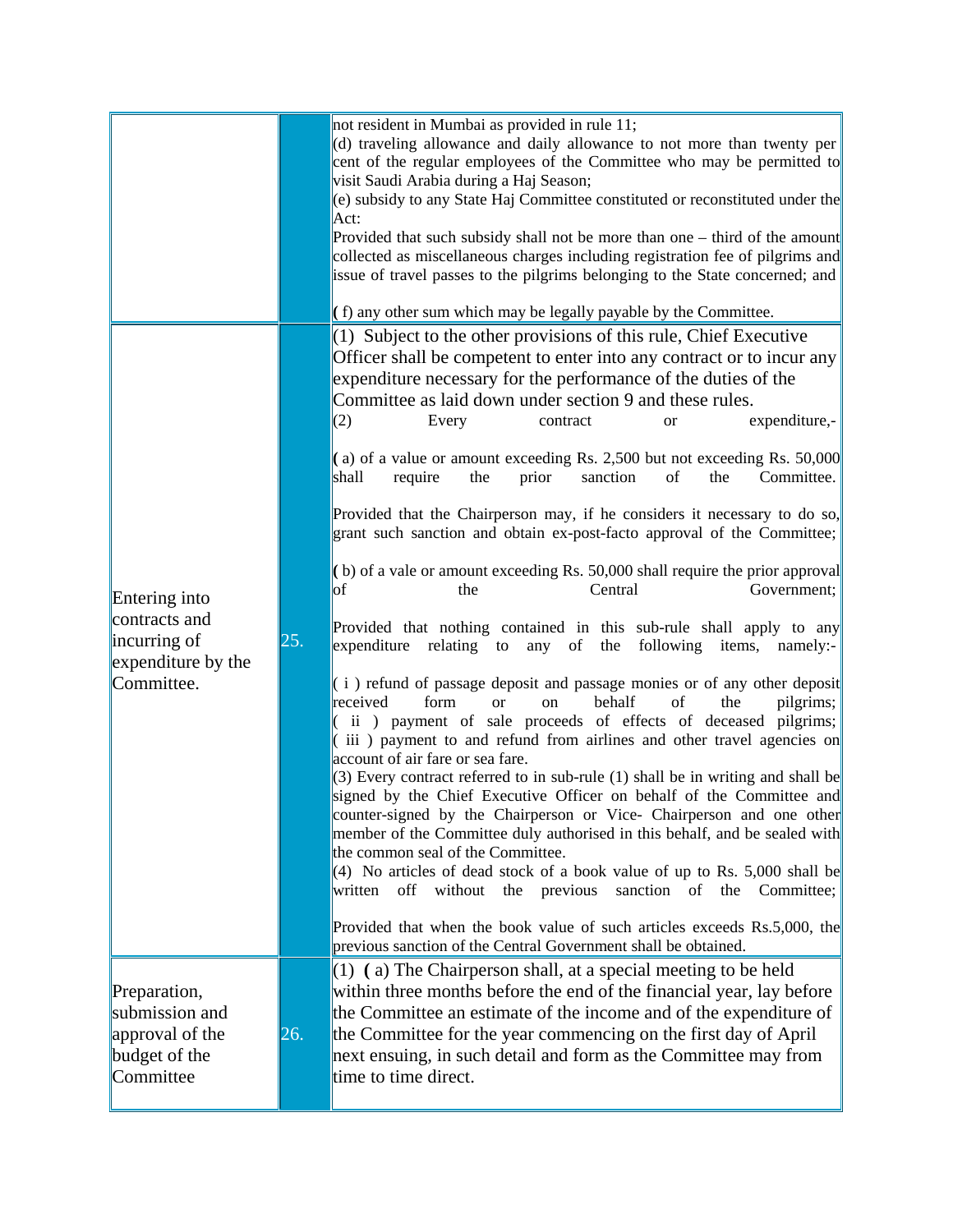|                    |     | (b) The said details shall be examined and approved by the<br>Standing Committee on Finance, before they are placed before the                                                                                                                                                                                       |
|--------------------|-----|----------------------------------------------------------------------------------------------------------------------------------------------------------------------------------------------------------------------------------------------------------------------------------------------------------------------|
|                    |     | Committee.                                                                                                                                                                                                                                                                                                           |
|                    |     | (c) The aforesaid estimate shall be completed and printed and a<br>copy thereof sent by registered post or speed post or through a<br>courier agency to each member at the address last given by each<br>such member, at least ten clear days prior to the date of the special                                       |
|                    |     | meeting.<br>(2) In preparing the annual and supplementary estimates of the Committee's<br>ways and means and expenses to be incurred during the course of the year,<br>the principles laid down in the Government of India Financial Rules shall be<br>followed.                                                     |
|                    |     | (3) The Committee shall consider the estimate submitted to it under sub-<br>rule (1) and shall sanction such estimate either unaltered or subject to such<br>alteration as it may think fit.                                                                                                                         |
|                    |     | $(4)$ The estimate, as sanctioned by the Committee shall be submitted to the<br>Central Government for their approval on or before the first day of<br>September in each year.                                                                                                                                       |
|                    |     | $(5)$ (a) The Committee may, at any time during the year for which any<br>estimate has been sanctioned under sub-rule (3), cause a supplementary<br>estimate to be prepared.                                                                                                                                         |
|                    |     | (b) Every such supplementary estimate shall be considered and sanctioned by<br>the Committee and submitted to Central Government in the same manner as<br>if it were an original annual estimate.                                                                                                                    |
|                    |     | (6) The inclusion of an item in the budget estimate which has been<br>sanctioned shall not by itself be deemed a sanction for the purpose of<br>incurring expenditure and specific sanction, wherever it is necessary in<br>accordance with rule 25, shall be obtained for any expenditure before it is<br>incurred. |
|                    |     | $(7)$ (a) The Committee shall have power to re-appropriate from one sub-<br>head to another sub-head under the same major head without the sanction of<br>the Central Government.                                                                                                                                    |
|                    |     | (b) The sanction of the Central Government shall, however, be required for<br>other re-appropriations.                                                                                                                                                                                                               |
|                    |     | (1) The accounts of the Committee and the Joint State Committee<br>shall be maintained in such manner and form as prescribed in                                                                                                                                                                                      |
|                    |     | Volume I of the Code specified by the Central Government on the<br>advice of the Comptroller and Auditor General of India.<br>$(2)$ (a) The aforesaid Committee shall maintain proper accounts and other<br>relevant records, a proper annual Statement of Accounts, including an                                    |
| Maintenance of     |     | Income and Expenditure Statement and the Balance Sheet.                                                                                                                                                                                                                                                              |
| accounts, auditing | 27. | (b) These Statements of Accounts shall be subjected to internal audit at least                                                                                                                                                                                                                                       |
| and publication    |     | once in the financial year by the designated officers of the office of the Chief<br>Controller of Accounts, Ministry of External Affairs, New Delhi.                                                                                                                                                                 |
|                    |     | (c) The accounts shall also be audited annually by the officials of the                                                                                                                                                                                                                                              |
|                    |     | Comptroller and Auditor General of India.<br>(3) (a) For the purpose of auditing, the auditors shall have access to all the                                                                                                                                                                                          |
|                    |     | accounts, records and correspondence of the aforesaid Committees.                                                                                                                                                                                                                                                    |
|                    |     | (b) The objections raised by the auditors shall be settled by the Chief<br>Executive Officer with least possible delay and replies to the audit note shall                                                                                                                                                           |
|                    |     |                                                                                                                                                                                                                                                                                                                      |